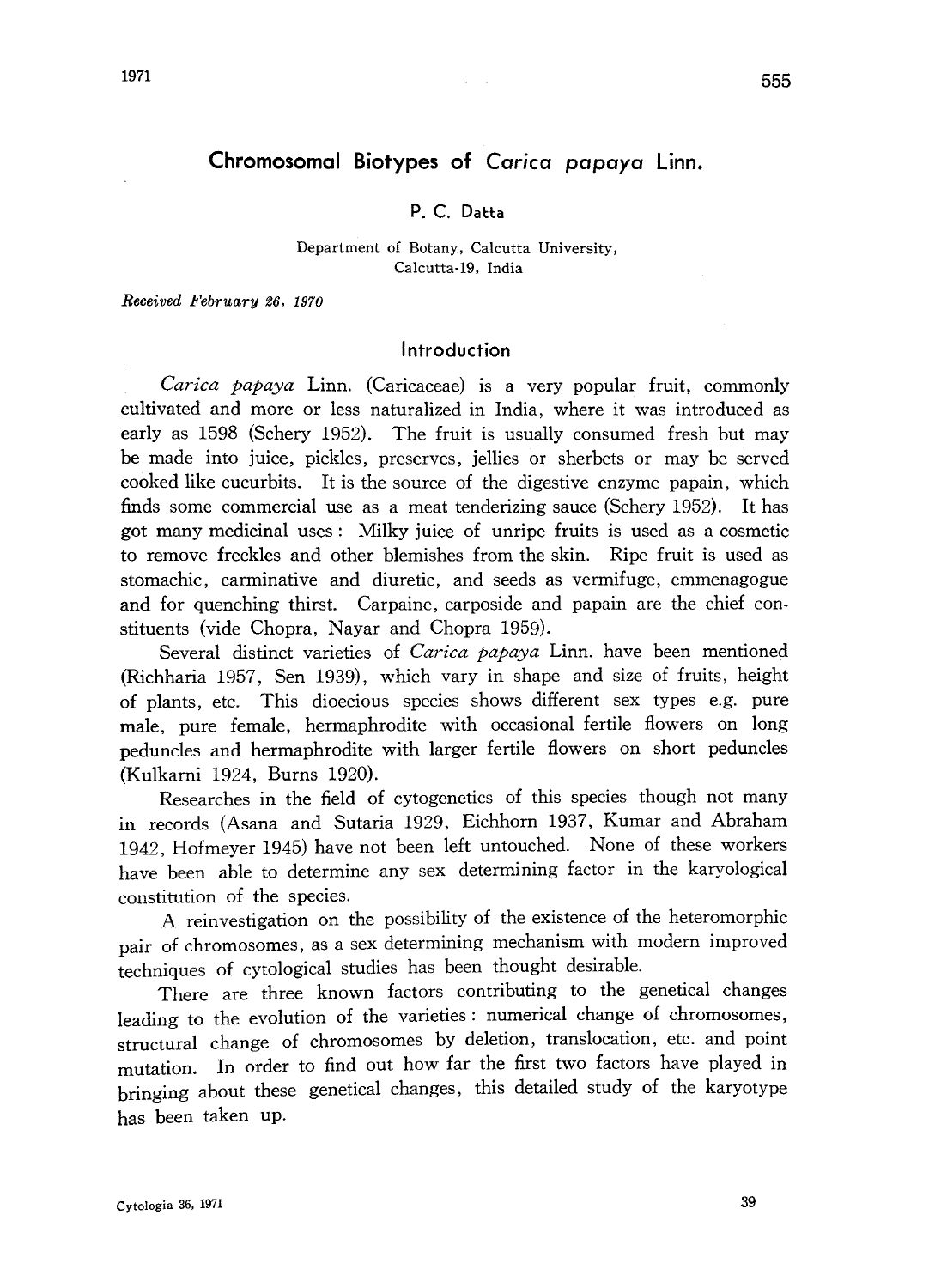### Materials and method

Five different pure strains of *Carica papaya* Linn. were collected from a commercial Nursery of Calcutta. The varieties are: 1) Bangalore 2) Honey Dew, 3) Ranchi-mammoth, 4) Ceylon and 5) Washington. These varieties differ in morphological characters e.g. size and shape of fruits, stature of plants, etc.

Seeds were germinated in separate pots in a mixture of clay, sand and sawdust. For smearing root tips, several techniques involving prefixation with oxiquinoline (Sharma and Ghosh 1950), aesculin (Sharma and Sarkar 1955) and para-dichlorobenzene (Sharma and Mookerjea 1955) for varying periods were tried. These were followed by fixing and hydrolysing by heating in a mixture of 2% aceto-orcein solution and normal hydrochloric acid (9:1) for about 3 seconds and finally smearing with 1% aceto-orcein solution. The best result was however obtained by prefixing with aesculin for one hour.

Plates were studied under oil immersion lens and five distinct metaphase plates for each variety were drawn with camera lucida on a drawing board





at a magnification of 2000.

# **Observations**

The chromosome number is constant ly eighteen in all varieties. Though the varieties belong to the same species, they differ in details of chromosome structure. Of course, as is naturally expected, there are similarities in the complements of different varieties. The chromosomes are generally small with slight difference in length. Primary constrictions are generally median or submedian. Number of secondary con strictions varies from six to twelve.

The range of length of chromo somes in different varieties is  $1.00\mu$  to  $4.23\mu$  approximately. Total chromosome length is different in different varieties (vide Histogram in Fig. 1). The variety "Washington" possesses the longest chromosomes, "Bangalore" the smallest. Table 1 will indicate these features:

On the basis of the relative length and the positions of primary and secondary constrictions, the chromosomes of this species may be calssified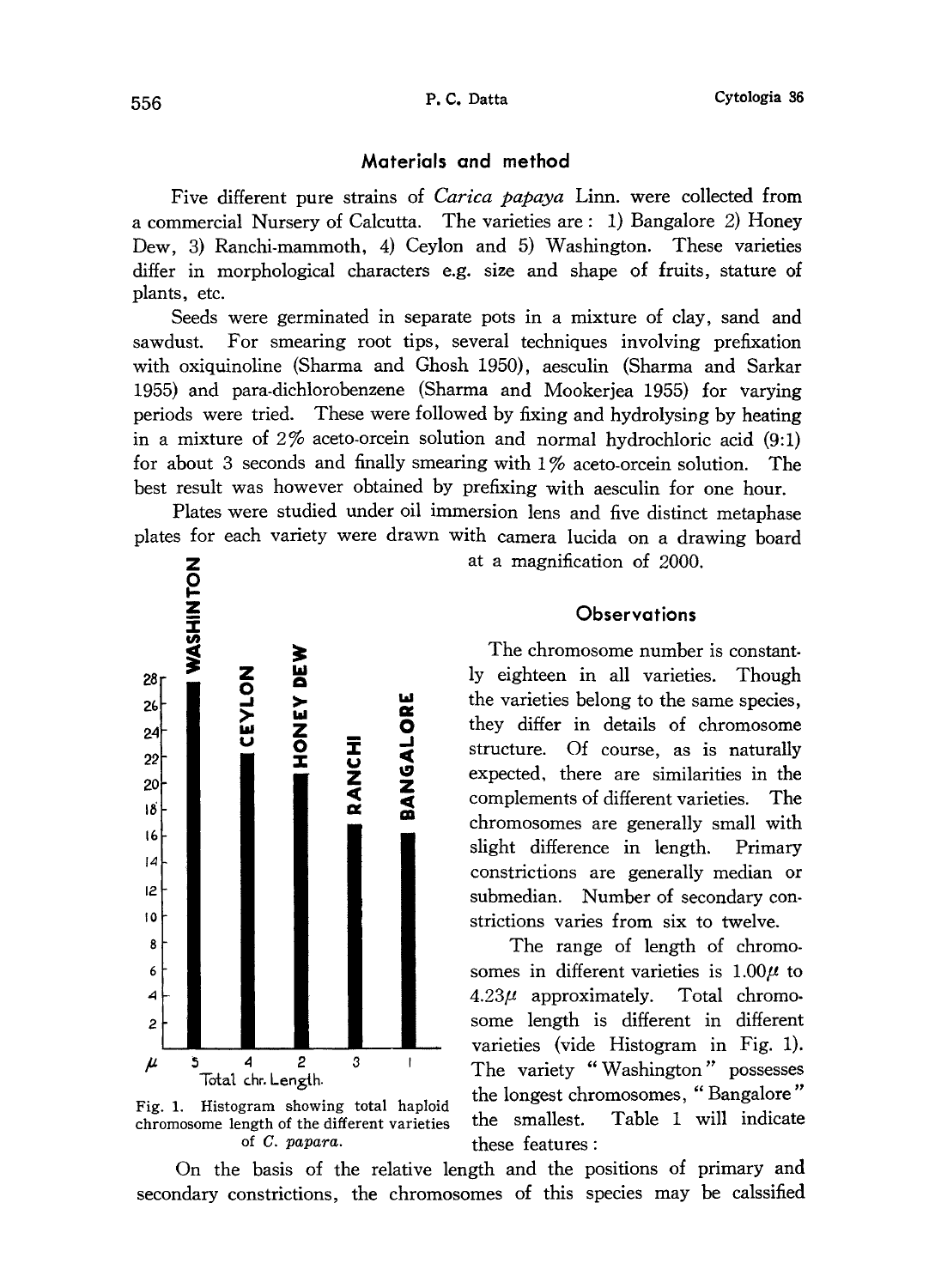| Variety |            | Total chromosome<br>length (haploid), $\mu$ | Primary constrictions<br>(position)  | No. of secondary<br>const. chromosome |
|---------|------------|---------------------------------------------|--------------------------------------|---------------------------------------|
|         | Bangalore  | 16.25                                       | median, submedian<br>and subterminal | 6                                     |
|         | Honey Dew  | 20.50                                       | median and submedian                 | 8                                     |
| З.      | Ranchi     | 16.87                                       | median and submedian                 | 8                                     |
|         | Ceylon     | 22.25                                       | median and submedian                 | 10                                    |
| 5-      | Washington | 27.75                                       | median or submedian                  | 6                                     |
|         |            |                                             |                                      |                                       |

Table 1.

into the following types (Fig. 2):

- Type A (3.00 to 3.50 $\mu$  approx.): A type with three constrictions forming four segments, one longer than the other three differing slightly in length.
- Type A' (2.25 to 3.00 $\mu$  approx.): A type with three constrictions forming four parts, one SAT, the longer three being almost equal in length.
- Type B (2.50 to 3.00 $\mu$  approx.): A type with two constrictions forming three almost equal segments.
- Type C (2.25 to 3.00 $\mu$  approx.): A type with two constrictions forming three segments, one longer than the other two, slightly differing in length.
- Type D (2.50 $\mu$  approx.): A type with closely situated two constrictions forming three segments, the middle one being markedly smaller than the other two.
- Type E (2.50 to 4.25 $\mu$  approx.): A type with two constrictions forming three segments one SAT and the longer two almost equal.
- Type E' (3.00 $\mu$  approx.): A type similar to E, differing in the middle segment being longest.
- Type F (2.25 to 3.50 $\mu$  approx.): A type with a median primary constriction.
- Type F' (2.50 $\mu$  approx.): Similar to type F, differing by the slight difference in length of the two arms.
- Type G (1.5 to 3.00 $\mu$  approx.): A type with a submedian primary constriction.
- Type H (1.00 to 1.50 $\mu$  approx.): A chromosome type similar to F but very short.

On the basis of the above description of chromosome types, the detailed karyotype of each variety has been described below. The measurements, lengths f arms and positions of primary constriction have been shown in Tables 2-6. (Abbreviations in tables:  $m=$  median primary, sm = submedian primary, sup=super-numerary secondary constriction, sec=secondary constriction).

1) "Bangalore": Chromosome pairs of this variety show slight size difference which is more pronounced than in other varieties (Figs. 3 and 4).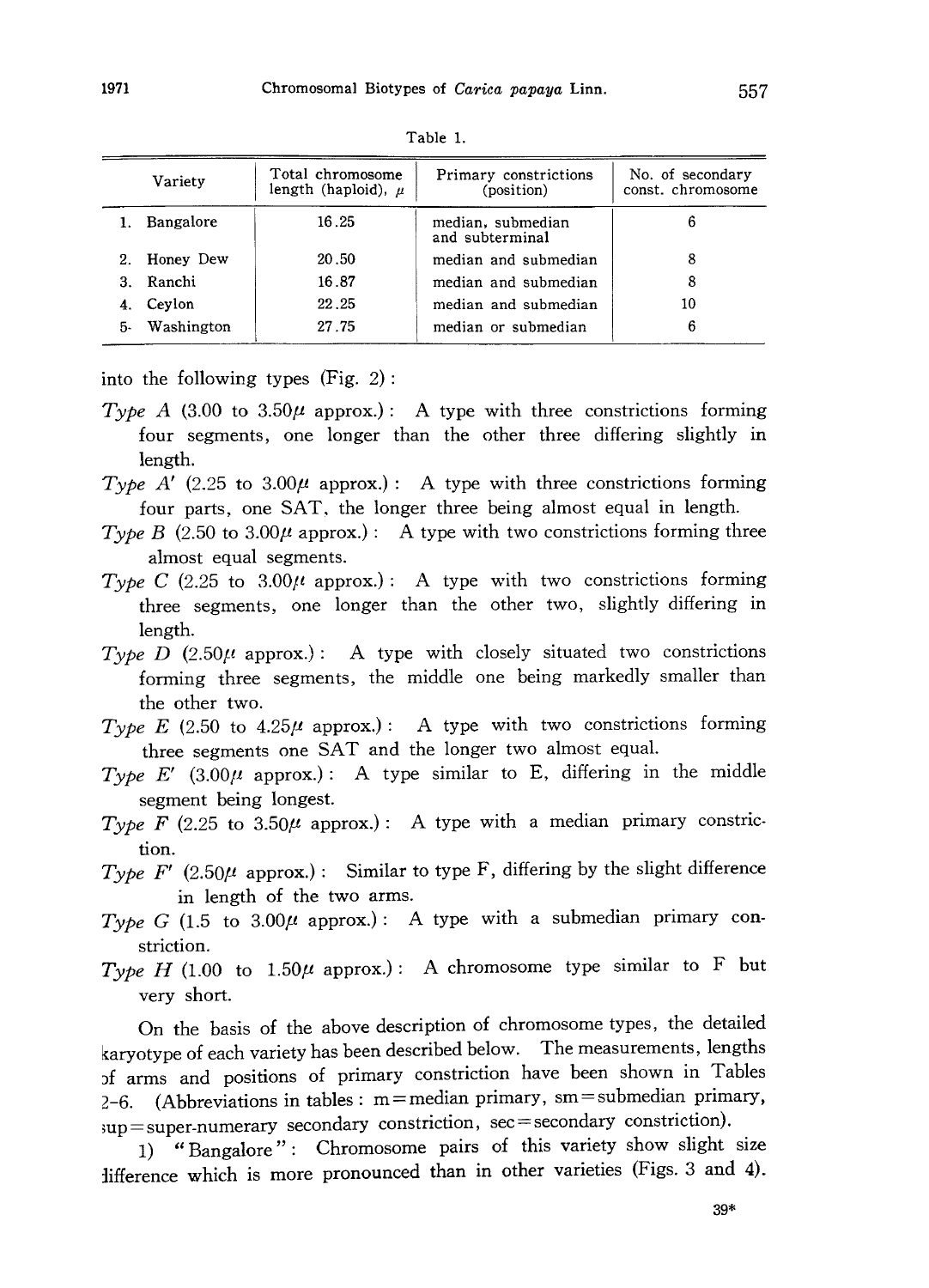Chromosome length ranges from 1.25 to  $3.25\mu$ . Chromosomes are represented by six types, of which three (A, C and E) involving three pairs bear secondary constrictions. Type A is with supernumerary constrictions. Relative lengths and the nature of constrictions are shown in Table 2.



Fig. 2-12. Somatic plates and idiograms of C. papaya, given respectively. 2, diagram showing different types of chromosomes found in the present study. 3 and 4, Bangalore; 5 and 6, Honey Dew; 7 and 8, Ranchi; 9 and 10, Ceylon; 11 and 12, Washington.

2) "Honey Dew": Chromosome length ranges from 1.50 to  $3.00\mu$  (Table 3 and Figs. 5 and 6). Chro mosomes are represented by six types of which three (A, B and E) involving four pairs bear secondary con strictions. Type A' is with supernumerary constrictions.

3) "Ranchi": Chro mosome length ranges from 1.00 to  $2.50\mu$  (Table 4 and Figs. 7 and 8). Chromo somes are represented by six types, of which three (A', C and E) involving four pairs bear secondary con strictions. The type A' is with supernumerary con strictions.

4) "Ceylon": Chro mosome length ranges from 1.50 to  $3.25\mu$  (Table 5 and Figs. 9 and 10). Chromo somes are represented by seven types, of which A, E', C and D involving five pairs bear secondary constrictions. The type A is with super numerary constrictions.

5) "Washington": Chromosome length ranges from 2.25 to  $4.25 \mu$  (Table 6 and Figs. 11 and 12).

Chromosomes are represented by four types of which one (E) involving three pairs bears secondary constrictions. No supernumerary constriction has been detected.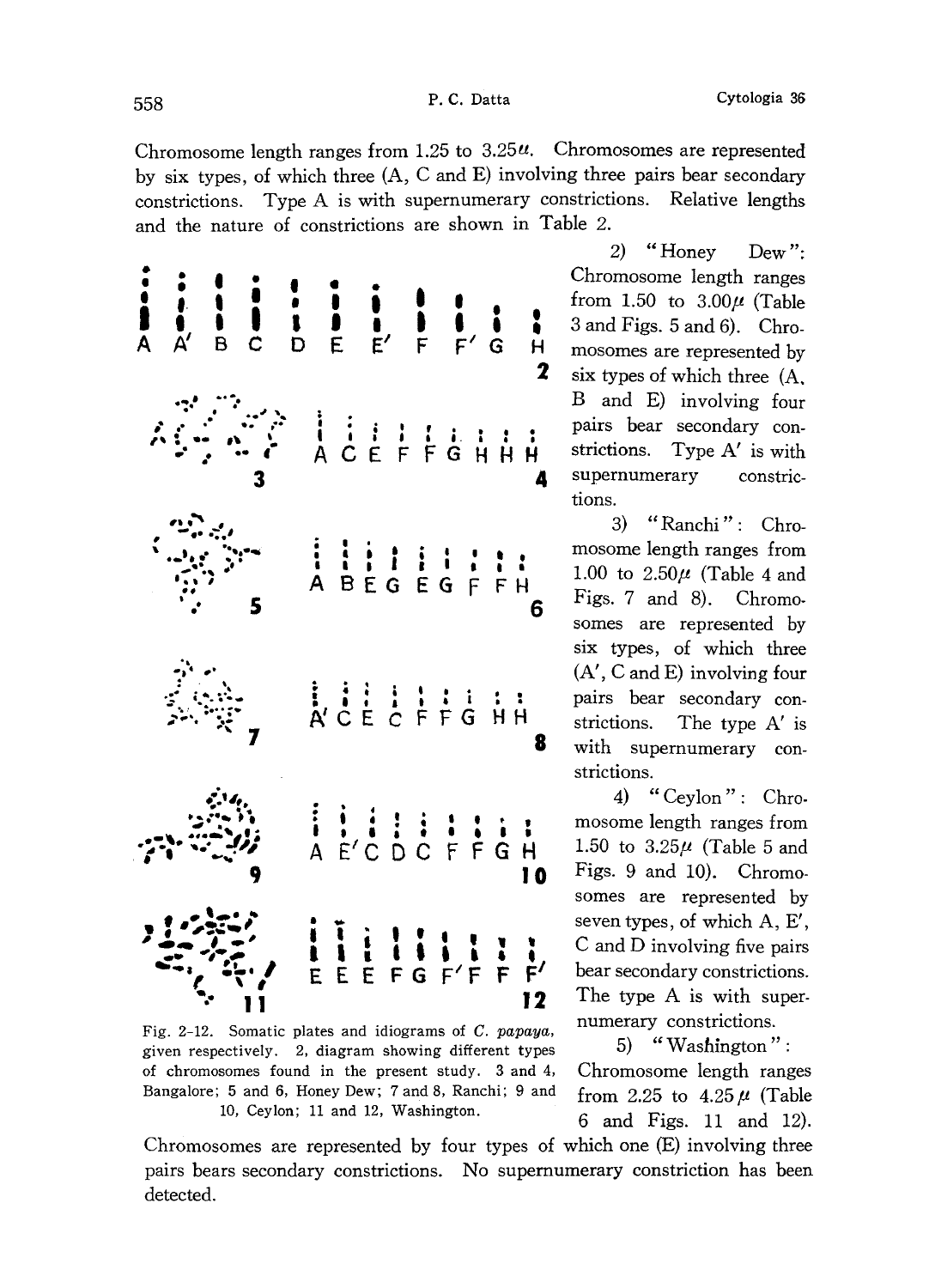| Chromosome<br>pairs | Type | Mean length | Relative length | Constrictions |
|---------------------|------|-------------|-----------------|---------------|
|                     | Α    | 3.25        | 100             | $sm$ (sup)    |
| 2                   | С    | 2.75        | 84.62           | sm (sec)      |
| 3                   | Е    | 1.75        | 54.15           | sm (sec)      |
|                     | F    | 1.75        | 54.15           | m             |
| 5                   | F    | 1.50        | 46.15           | m             |
| 6                   | G    | 1.50        | 46.15           | sm            |
|                     | н    | 1.25        | 38.46           | m             |
| 8                   | Н    | 1.25        | 38.46           | m             |
| 9                   | н    | 1.25        | 38.46           | m             |

Table 2. "Bangalore"

Table 3. "Honey Dew"

| Chromosome<br>pairs | Types | Mean length | Relative length | Constrictions |
|---------------------|-------|-------------|-----------------|---------------|
|                     | Α     | 3.00        | 100             | $sm$ (sup)    |
| 2                   | в     | 2.75        | 91.66           | sm (sec)      |
| 3                   | Е     | 2.75        | 91.66           | sm (sec)      |
| 4                   | G     | 2.25        | 75.00           | sm            |
| 5                   | Е     | 2.25        | 75.00           | sm            |
| 6                   | G     | 2.00        | 66.66           | sm            |
|                     | F     | 2.00        | 66.66           | m             |
| 8                   | F     | 2.00        | 66.66           | m             |
| 9                   | н     | 1.50        | 50.00           | m             |

```
Table 4. "Ranchi"
```
 $\bar{\lambda}$ 

| Chromosome<br>pairs | Types | Mean length | Relative length | Constrictions |
|---------------------|-------|-------------|-----------------|---------------|
|                     | A'    | 2.50        | 100             | $sm$ (sup)    |
| 2                   | C     | 2.50        | 100             | $m$ (sec)     |
| 3                   | Е     | 2.37        | 94.80           | sm (sec)      |
| 4                   | С     | 2.25        | 90.00           | m (sec)       |
| 5                   | F     | 2.00        | 80.00           | m             |
| 6                   | F     | 1.50        | 60.00           | m             |
|                     | G     | 1.52        | 60.00           | sm            |
| 8                   | н     | 1.25        | 50.00           | m             |
|                     | н     | 1.00        | 40.00           | m             |

Table 5. "Ceylon"

| Chromosome<br>pairs | Types      | Mean length | Relative length | Constrictions     |
|---------------------|------------|-------------|-----------------|-------------------|
|                     | Α          | 3.25        | 100             | $sm$ (sup)        |
| 2                   | $_{\rm E}$ | 3.00        | 92.30           | sm (sec)          |
| 3                   | С          | 3.00        | 92.30           | m, sm (sec)       |
| 4                   | D          | 2.50        | 76.92           | $m$ , sm $(\sec)$ |
| 5                   | с          | 2.50        | 76.92           | $m$ , sm $(sec)$  |
| 6                   | F          | 2.25        | 69.23           | m                 |
|                     | F          | 2.25        | 69.23           | m                 |
| 8                   | G          | 2.00        | 61.33           | $\mathbf{sm}$     |
| 9                   | Н          | 1.50        | 46.13           | m                 |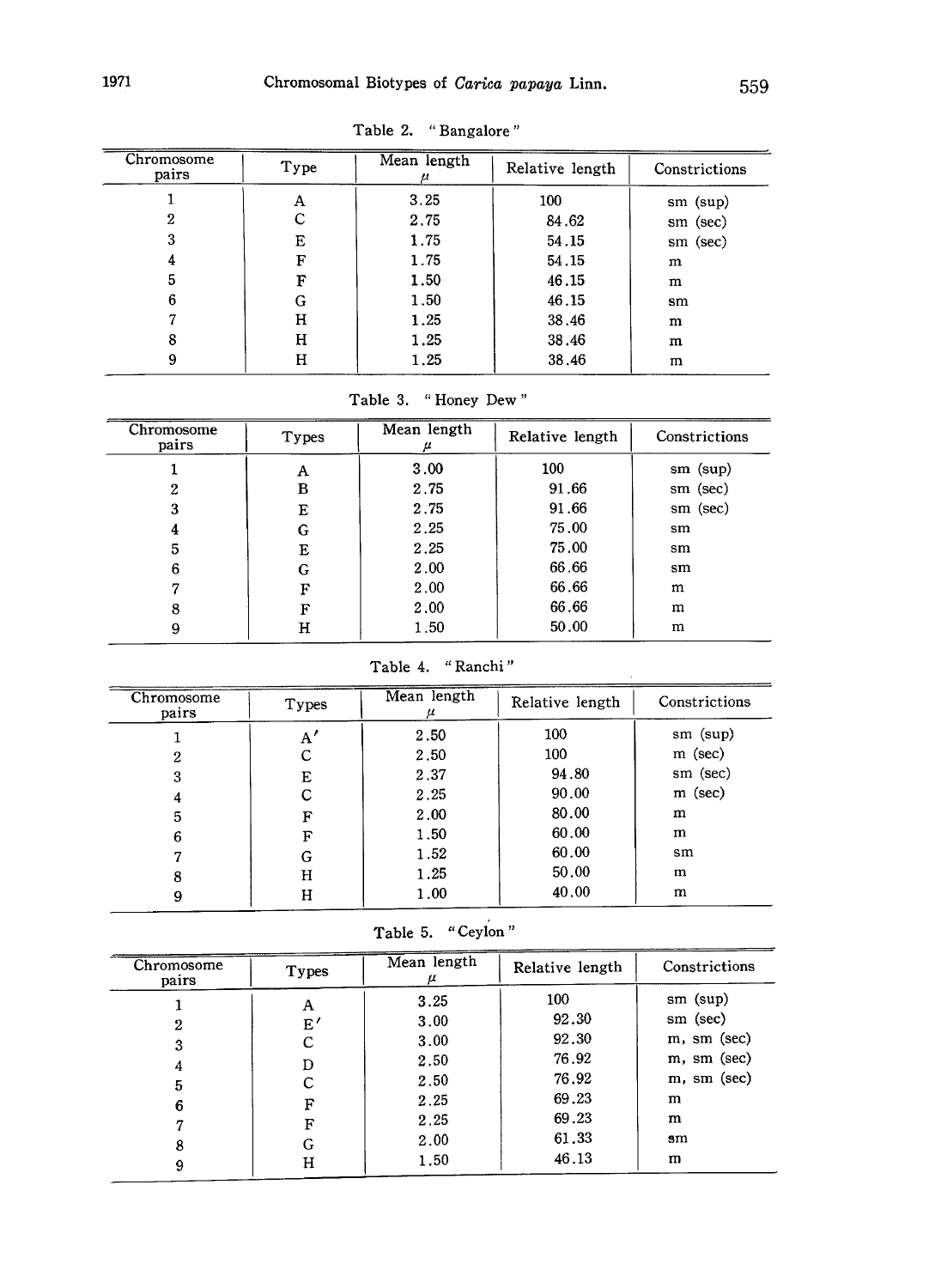| Chromosome<br>pairs | Types       | Mean length | Relative length | Constriction |
|---------------------|-------------|-------------|-----------------|--------------|
|                     | Е           | 4.25        | 100             | sm (sec)     |
| 2                   | Е           | 4.00        | 94.11           | sm, m (sec)  |
| 3                   | Е           | 3.25        | 76.47           | $sm$ (sec)   |
| 4                   | F           | 3.25        | 67.47           | m            |
| 5                   | G           | 3.00        | 70.59           | sm           |
| 6                   | $_{\rm F'}$ | 2.75        | 64.70           | m            |
|                     | F           | 2.75        | 64.70           | m            |
| 8                   | F           | 2.25        | 52.94           | m            |
| 9                   | $_{\rm F'}$ | 2.25        | 52.94           | m            |

Table 6. "Washington"

# **Discussion**

# Chromosome structure, varieties and sexe

The purpose of the present cytological study was to obtain detailed information on the somatic chromosomes of the different common Indian varieties of Caria papaya, which had not yet been studied previously in detail.

All the five varieties examined critically have eighteen chromosomes , agreeing with the previous observations (Asana and Sutaria 1929 , Eichhorn 1937, Kumar and Abraham 1942). It is evident that the five varieties are cytologically stable. A glance at the karyotype of different varieties indicates their homogeneity. All the varieties have median to submedian primary constrictions. Most of the varieties have considerably high number of chromo somes with secondary constriction, generally including one pair with a supernumerary constriction. Chromosomes of all the varieties are in general short. Size difference among the chromosomes of a variety is not pro nounced.

Inspite of this homogeneity, the varieties have distinctive features.<br>"Bangalore" access the distribution of the state of the state of the state of the state of the state of the state of the state of the state of the state "Bangalore" possess the shortest chromosome length having secondary constrictions in three pairs one being with supernumerary constriction . The varieties" Honey Dew" and "Ranchi" possess secondary constrictions in eight chromosomes (involving one pair with supernumerary constrictions) . "Ceylon" has secondary constrictions in five pairs (one with supernumerary). "Washington" having th e longest chromosomes, bears three pairs of secondary constrictions. No supernumerary constriction has been noticed. Chromosome types are different in different varieties, which are as follows

"Bangalore": 2A, 2C, 2E, 4F, 2G, 6F<br>"Honey Dew": 2A, 2B, 4E, 4F, 4G, 2H " $Ranchi$ ": , 4C, 2E, 4F, 2G, 4H "Ceylon": , 4C, 2D, 2E', 4F, 2G, 2H "Washington":  $6E$ ,  $6F$ ,  $4F'$ ,  $2G$ .

If chromosomes are arranged from the longest to the shortest types in the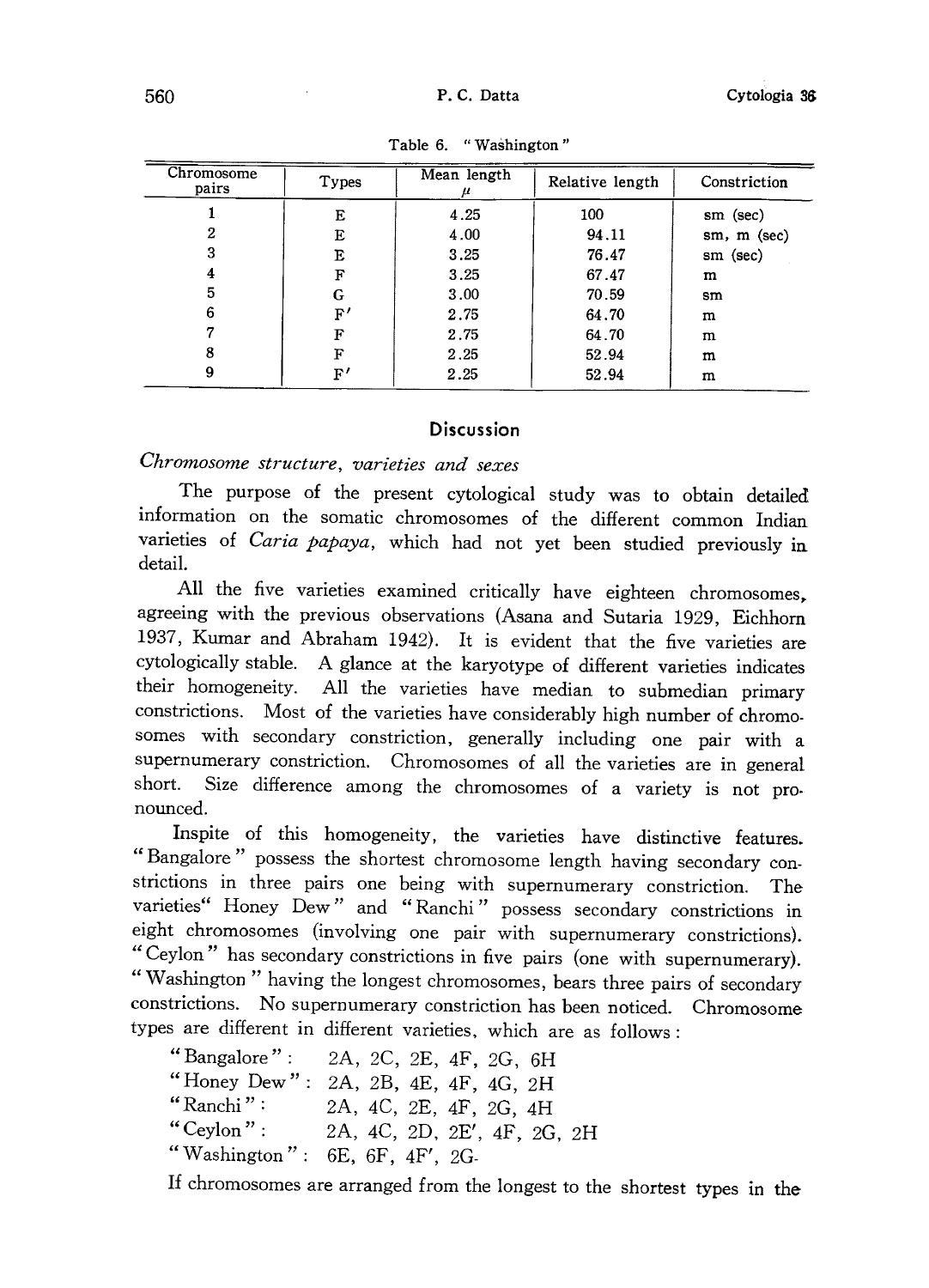varieties, each of the varieties will represent different sequence. "Bangalore"  $-A$ , C, E, F, F, G, H, H, H. "Honey Dew" - A, B, E, G, E, G, F, F, H. "Ranchi" -- A', C, E, C, F, F, G, H, H. "Ceylon" -- A, E', C, D, C, F, F, G, H. "Washington"-E, E, E, F, G, F', F, F, F'.

In all the varieties, chromosome types are found in regular pairs . No heteromorphic pair or a single unpaired chromosome or any extra chromatin body could be recognized in any somatic cell of any variety studied. Therefore, no chromosomal basis of sexes and inter-sexes could be found. The sex determining factors are probably related to some cytoplasmic micromolec ular bodies, undetectable by ordinary cytological techniques.

# Role of structural change of chromosomes

Variation in structure of chromosomes which involves difference 1) in position of primary constrictions, 2) in position of secondary constrictions, 3) in the morphology of the chromosomes bearing supernumerary constric tions, 4) in number of chromosomes having secondary constriction and 5) in total chromosome length, indicates clearly that structural change of chromo somes has played an important role in the evolution of the varieties. Such structural changes are generally brought about by translocation, inversion, deletion, etc. Chromosomes changed in this way may gradually be rendered homozygous by continued selection and intensive cultivation.

### Status of evolution of varieties

From the details of chromosome morphology, it appears that almost all the varieties of *Carica papaya* have reached quite an advanced position in their history of evolution. Presence of many chromosome pairs with secondary and supernumerary constrictions is a clear indication of advancement. It is very difficult to ascertain which of these varieties is more advanced than others, and which is the most primitive among them.

From the chromosome length only, the variety "Washington", possessing the longest total chromosome length, appears to be most primitive. Its primitiveness is further supported by the absence of supernumerary constric tion, found in other varieties, and generally median to nearly median primary constriction. The number of chromosome bearing secondary constriction is also highest in this variety. The variety "Bangalore", having the shortest total chromosome length seems to be more advanced than others. It possesses chromosomes bearing supernumerary constraction and median to nearly submedian primary constriction. Of course, the number of secondary con strictions in this variety is lower than that in "Honey Dew", "Ranchi" and "Ceylon" . Though generally the high number of secondary constriction is regarded as an advanced character, the possibility of reduction of secondarily constriction through deletion cannot be precluded. A glance of the Tables 2 to 6 will show that in comparison with other varieties the relative lengths of chromosomes of "Bangalore" represent some abrupt change in the second